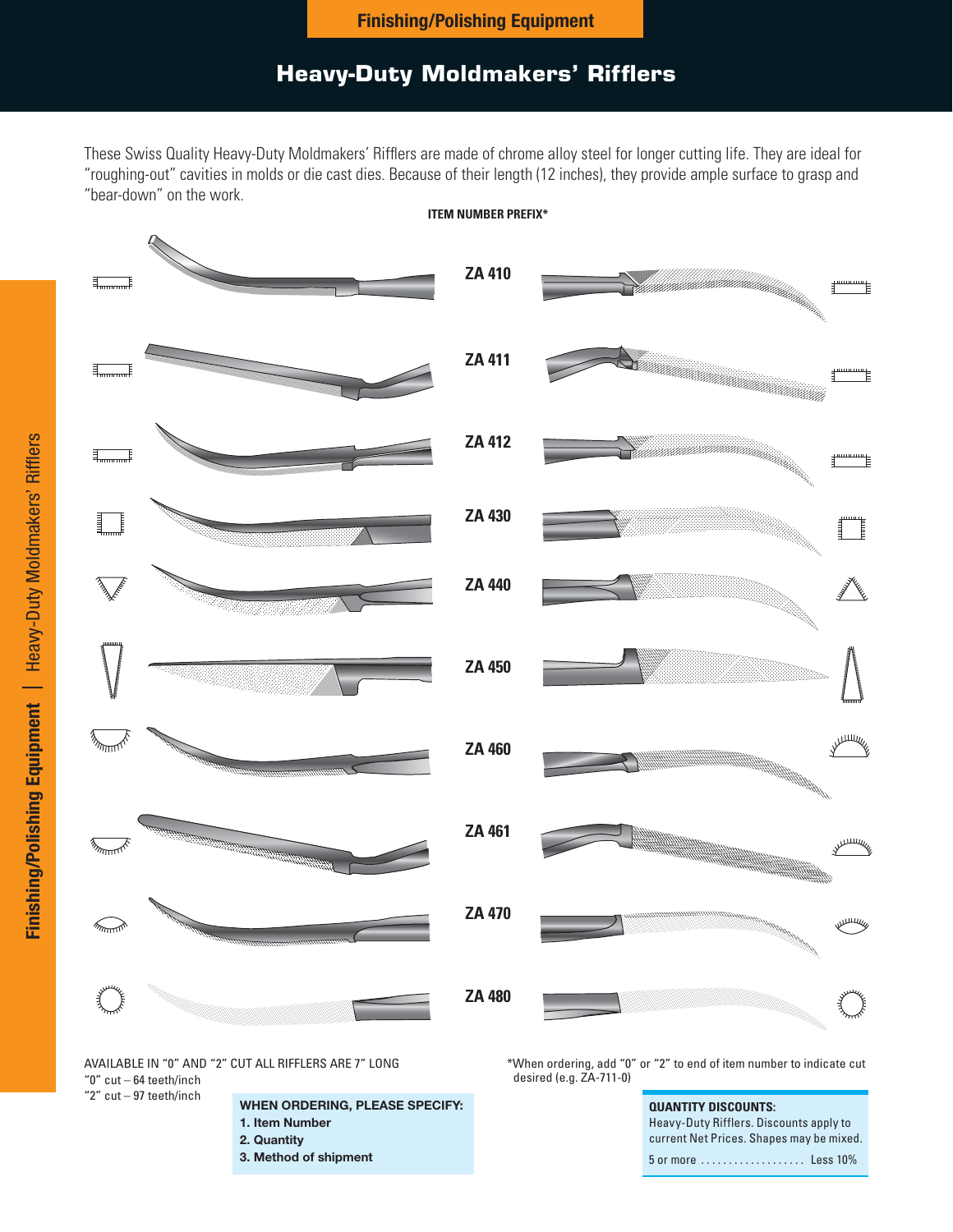## **Silversmiths' Rifflers | Quick-Change Riffler Handles**

# **Silversmiths' Rifflers**

These Swiss Quality Precision Silversmiths' Rifflers are made of chrome alloy steel for longer cutting life. They are unsurpassed as to precision of shape, accuracy of size, hardness and durability.



### **ITEM NUMBER PREFIX\***

These sturdy, plastic-molded HANDLES for Die Sinkers' Rifflers prevent injury to the mold finisher's hand and protect the unused end of the file. They fit snugly into the palm of the hand and provide fingertip control of the riffler.

| <b>ITEM NUMBER</b>    |
|-----------------------|
| <b>DSR HANDLE SET</b> |

| Complete Set of 4 Handles Includes: |            |
|-------------------------------------|------------|
| $1 -$ Large -                       | $3\%$ Long |
| $M$ odium                           | $236$ Lang |

Medium ———————— 3% Long<br>2 – Small ————————— 3″ Long ⁄8 Long  $1 -$ Small -